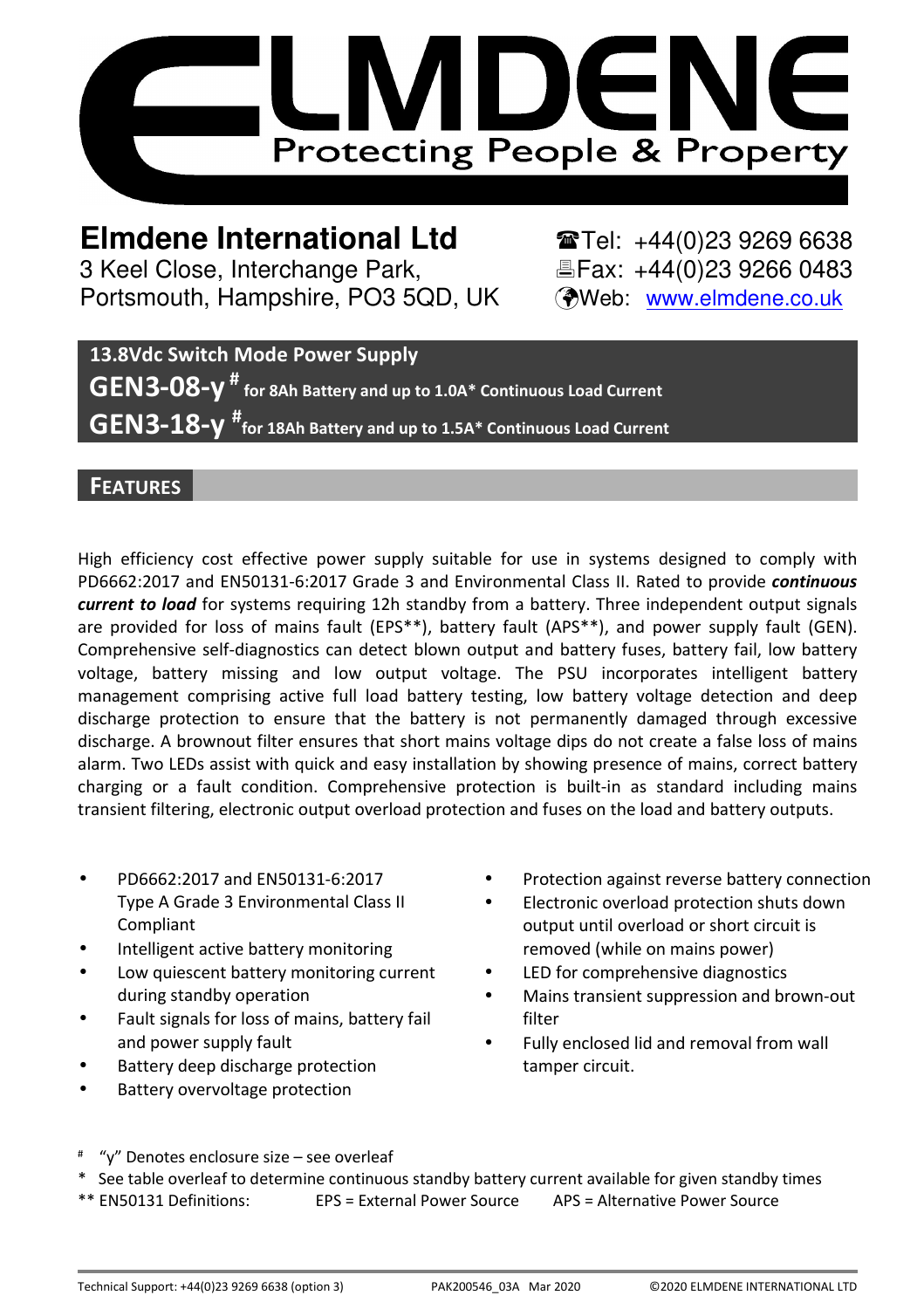

# **SPECIFICATION**

#### **Mains Input**

Rated Voltage / (Operational Voltage) 100-240Vac / (90 – 265Vac) Frequency 50/60Hz Input current **GEN3-08** & **GEN3-18 < 1.0A** at full load Fuse T2A 20mm HRC

#### **Output**

|                                   | GEN3-08-v                          | GEN3-18-v              |
|-----------------------------------|------------------------------------|------------------------|
| Voltage at full load              |                                    |                        |
| Mains power                       | 13.2-14.2Vdc (13.8Vdc nominal)     |                        |
| Battery standby                   | $9.8 - 13.0$ Vdc                   |                        |
| Ripple                            | <400mV pk - pk max @ Rated Voltage |                        |
| Fuse:<br>Load                     | F1.0A                              | F1.6A                  |
| Battery                           | F1.0A                              | F1.6A                  |
| <b>Continuous Output Current*</b> |                                    |                        |
| Mains                             | 1.0A                               | 1.5A                   |
| Battery for 12 hours              | 0.60A with 8Ah Battery             | 1.5A with 18Ah Battery |
| 30 hours                          | 0.26A with 8Ah Battery             | 0.6A with 18Ah Battery |
| 60 hours                          | 0.13A with 8Ah Battery             | 0.3A with 18Ah Battery |

\*See below for quiescent current of PSU under battery when calculating total system standby current resources.

#### **Mechanical**

| <b>Product Reference</b>                               | <b>GEN3-08-A</b>                | <b>GEN3-08-B</b> | <b>GEN3-08-C</b> |
|--------------------------------------------------------|---------------------------------|------------------|------------------|
|                                                        |                                 | <b>GEN3 18 B</b> | <b>GEN3-18-C</b> |
| <b>Enclosure Dimensions</b> $w \times h \times d$ (mm) | 230 x 200 x 80                  | 355 x 330 x 80   | 330x 275 x 80    |
| Weight (kg) excluding battery                          | 2.0                             | 4.0              | 3.3              |
| Material                                               | 1.2mm steel white powder coated |                  |                  |

#### **Environmental**

Temperature  $-10$  to +40°C (operating) 75% RH non-condensing

-20 to +80°C (storage) Installation environment: Intended for internal / indoor installation only. **Standby Battery Management** *Warning: risk of explosion if incorrect battery type fitted* 

| Maximum Battery Size<br>(Not supplied with unit) | GEN3-08: 8 Ah 12V Valve Regulated Lead Acid<br>GEN3-18: 18Ah 12V Valve Regulated Lead Acid                                                                                                                                       |  |
|--------------------------------------------------|----------------------------------------------------------------------------------------------------------------------------------------------------------------------------------------------------------------------------------|--|
| Intelligent Battery Recharge Time:               | < 24 hours to 80% - If a heavily discharged battery, having a<br>terminal voltage > 9.0V, is connected the PSU will attempt to<br>charge it. If battery fails to accept charge in 24 hours it will fail<br>the active load test. |  |
| Minimum energy level:                            | (EN50131-6 2017 §6.0 ref. y') Percentage of SD (battery) rated<br>capacity available to support the load = 100% (8Ah or 18Ah)                                                                                                    |  |
| Testing:                                         | Battery not Present: <9.0V battery voltage<br>Low battery voltage: <11.6V (no mains present)<br>Active load test at full rated output current                                                                                    |  |
| Protection:                                      | Reverse battery connection protection<br>Overvoltage protection - Trips at 125% of rated O/P voltage<br>Deep discharge protection - Battery disconnect at 10.5V battery<br>terminal voltage                                      |  |
| <b>Quiescent Current:</b>                        | 64mA when running on battery - less than 1mA after deep<br>discharge protection.                                                                                                                                                 |  |
| Battery Cold Start (BCS)                         | Momentarily link BCS pins together to connect battery to load if<br>PSU commissioned without any mains                                                                                                                           |  |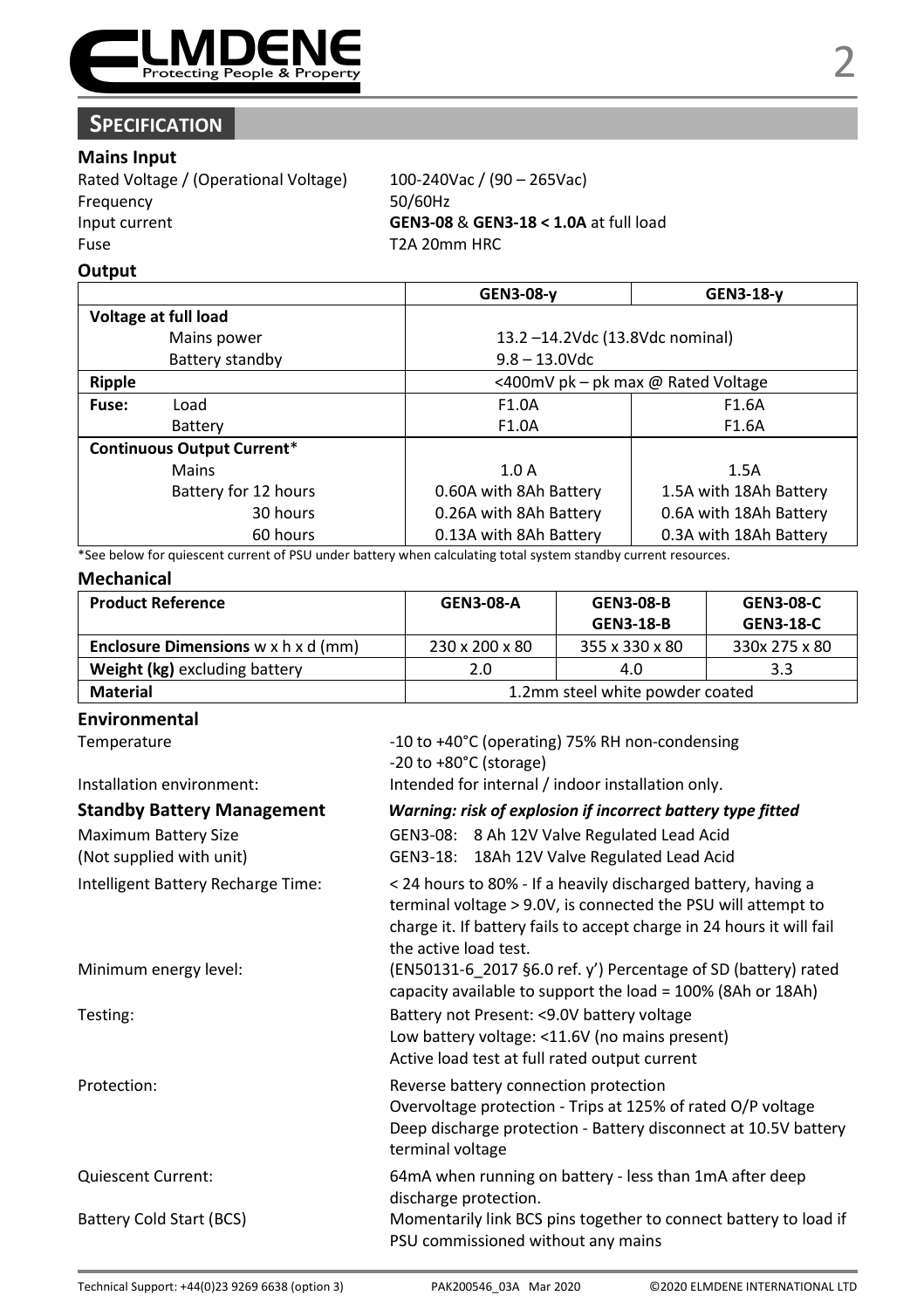

# **SIGNALLING OUTPUTS**

| Rating:           | 0.10A @ 60Vdc 16 $\Omega$ solid state relay contacts, volt free.                                |
|-------------------|-------------------------------------------------------------------------------------------------|
| <b>EPS Fault:</b> | Open if Loss of mains for >10s                                                                  |
| <b>GEN Fault:</b> | Open if Output voltage < 9.0V, or                                                               |
|                   | Output short circuit, or Output fuse blown                                                      |
| APS Fault:        | Open if Battery terminal voltage < 11.6V, or                                                    |
|                   | Active Battery Monitoring detects a failed battery, battery fuse blown or                       |
|                   | battery not present.                                                                            |
| Tamper:           | 0.5A @ 30Vdc volt free contact. Open when lid is open or<br>unit removed from mounting surface. |

## **CONNECTIONS**

| $O/P + -$          | Connection to equipment to be powered (Observe polarity)              |
|--------------------|-----------------------------------------------------------------------|
| EPS (FAULT)        | Relay output for mains fail. Open if loss of mains.                   |
| <b>GEN (FAULT)</b> | Relay output for General Fault. Open in fault condition               |
| <b>BATT +. -</b>   | Connection to standby battery. Use cables provided (Observe polarity) |
| APS (FAULT)        | Relay output for battery fail. Open if battery fail or low voltage    |

### **INSTALLATION AND COMMISSIONING**

This unit is only suitable for installation as permanently connected equipment. This PSU is *NOT SUITABLE* for external installation. *EQUIPMENT MUST BE EARTHED*. Before installation, ensure that external disconnect device is *OFF*. The PSU should be installed according to all relevant safety regulations applicable to the application.



Fig 1 Mounting of Power Supply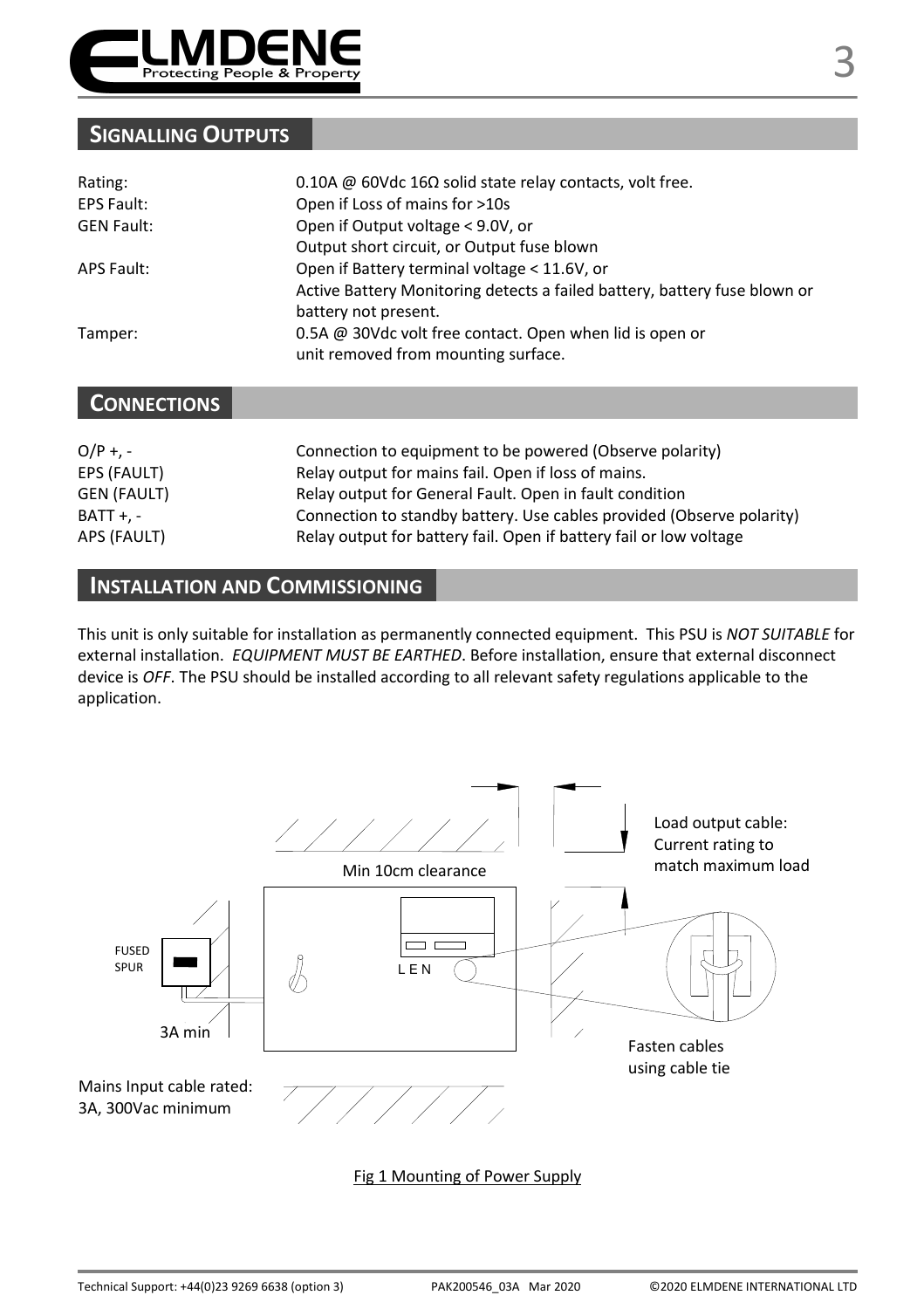

#### **Mounting**

- 1) Site power supply unit allowing minimum clearance see Fig. 1.0
- 2) Ensure that the rear tamper is not in a position that will affect its operation, for example over a mortar course, recess or raised area on the wall.
- 3) Route mains and LV output cables via different knockouts and/or cable entry holes.
- 4) Use bushes and cable glands rated to UL94 HB minimum.

#### **Mains Power Up**

- 5) Attach correctly rated mains cable (minimum 0.5mm<sup>2</sup> [3A], 300/500Vac). Fasten with cable ties.
- 6) Apply mains power.

Check for 13.8V on load outputs.

- Check green Mains LED is ON.
- 7) Disconnect mains power.

#### **Load Output**

8) Loop correctly rated load cable through supplied ferrite (1 turn) and attach to terminal block, note polarity. Fasten with cable ties.



Fig 2 Position of ferrite

9) Apply mains power.

Check Green Mains LED is ON.

**NOTE:** Red Fault LED may flash to indicate no battery has been connected, this is normal, refer to diagnostic table on page 7.

Verify load is operating correctly.

10) Disconnect mains power.

#### **Signalling**

11) Connect EPS, APS and GEN fault outputs to appropriate inputs of control and indicating equipment (CIE).

#### **Standby Battery**

12) Attach supplied battery cables to terminal block and batteries.

**NOTE:** ensure correct polarity of battery connections: **+ve** use **Red** lead, **-ve** use **Black** lead.

13) Position the battery as shown in Figures 3 - 7 below, avoiding the cover earth connection spades and the cover retaining screws. Fold up 'Tabs' to locate battery and secure with the rubber band supplied.



Fold up 'Tabs' to locate battery and secure with the rubber band supplied

Fig 3 GEN3-08-A

4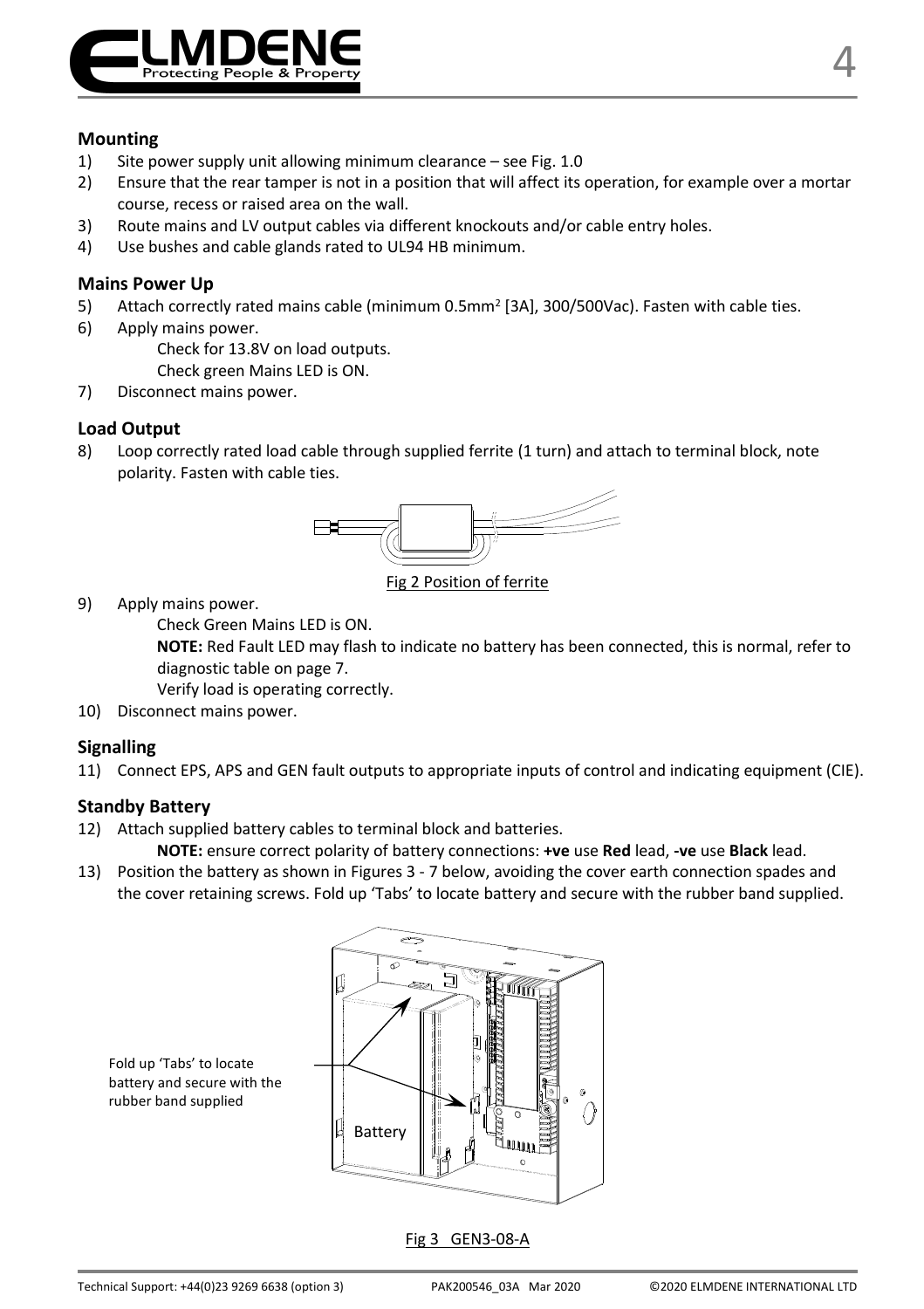



#### Fig 4 GEN3-18-B Fig 5 GEN3-08-B



## Fig 6 GEN3-18-C Fig 6 GEN3-08-C

14) Apply mains power.

Check that Green Mains LED is ON.

Check there is no fault indicated by the Red Fault LED, refer to diagnostic table on page 7. 15) Disconnect mains power.

> Check that the battery continues to supply voltage and current to the output load. Check that Green Mains LED is OFF and the control panel displays a Loss of Mains (EPS) fault **NOTE:** The battery must have sufficient charge to supply the output load

16) Reconnect mains power.

Check that Green LED is ON.

17) Disconnect battery.

Check that Red Fault LED is indicating a fault, refer to diagnostic table on page 7, and that the control panel is showing an APS fault.

18) Reconnect battery.

Check there is no fault indicated by the Red Fault LED, refer to diagnostic table on page 7, and that the control panel is not showing an APS fault.

#### 19) Remove Output fuse.

Check that Red Fault LED is indicating a fault, refer to diagnostic table on page 7, and that the control panel shows a General PSU fault.

20) Replace Output fuse.

Check that Red Fault LED is OFF

Check that EPS, APS and GEN Fault signals (if connected) are cleared at the control panel.

Battery

5



battery and secure with the rubber band supplied

Fold up 'Tabs' to locate battery and secure with the rubber band supplied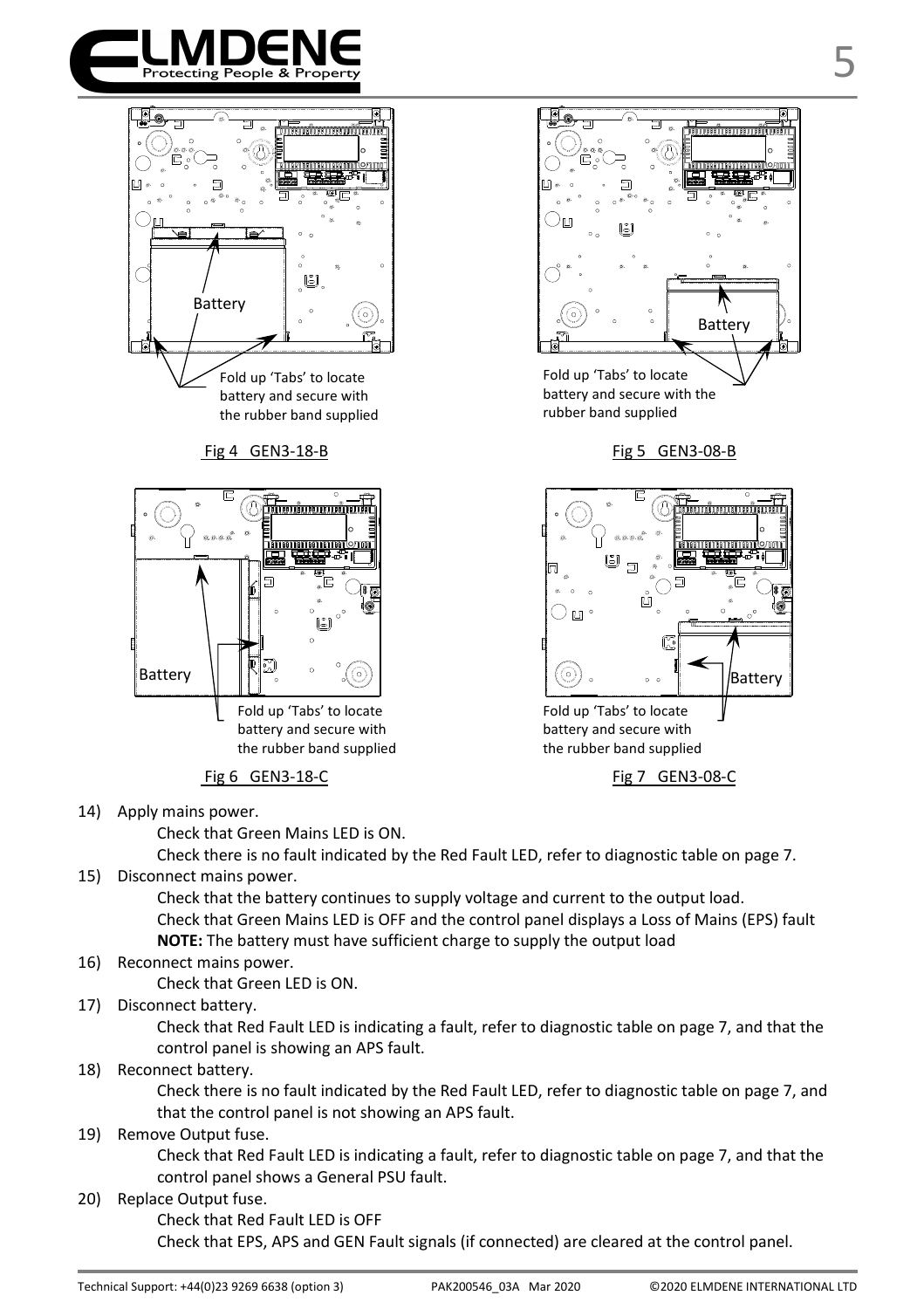

21) Connect tamper switch to appropriate inputs of control and indicating equipment (CIE).



#### Fig 9 Position of tamper assembly on 'clam shell' style enclosures

- 22) Close the lid and fasten with screw supplied. Alternatively for 'clam shell' style fit the cover in place, the correct orientation is with the cover retaining feature engaging over the bottom lip of the base, fasten with screws supplied.
- 23) With the unit mounted on the wall check that the rear tamper is not in a position that will affect its operation, for example over a mortar course, recess or raised area on the wall. Check that the tamper switch is:

CLOSED when the lid/cover is closed and the retaining screws are fitted,

OPEN when the retaining screws are removed and the lid/cover is open.

Use fine adjustment screw if necessary to align indicator with set point.

- 24) Close the lid/cover and fasten.
- 25) Re-check tamper circuit is closed at the control panel.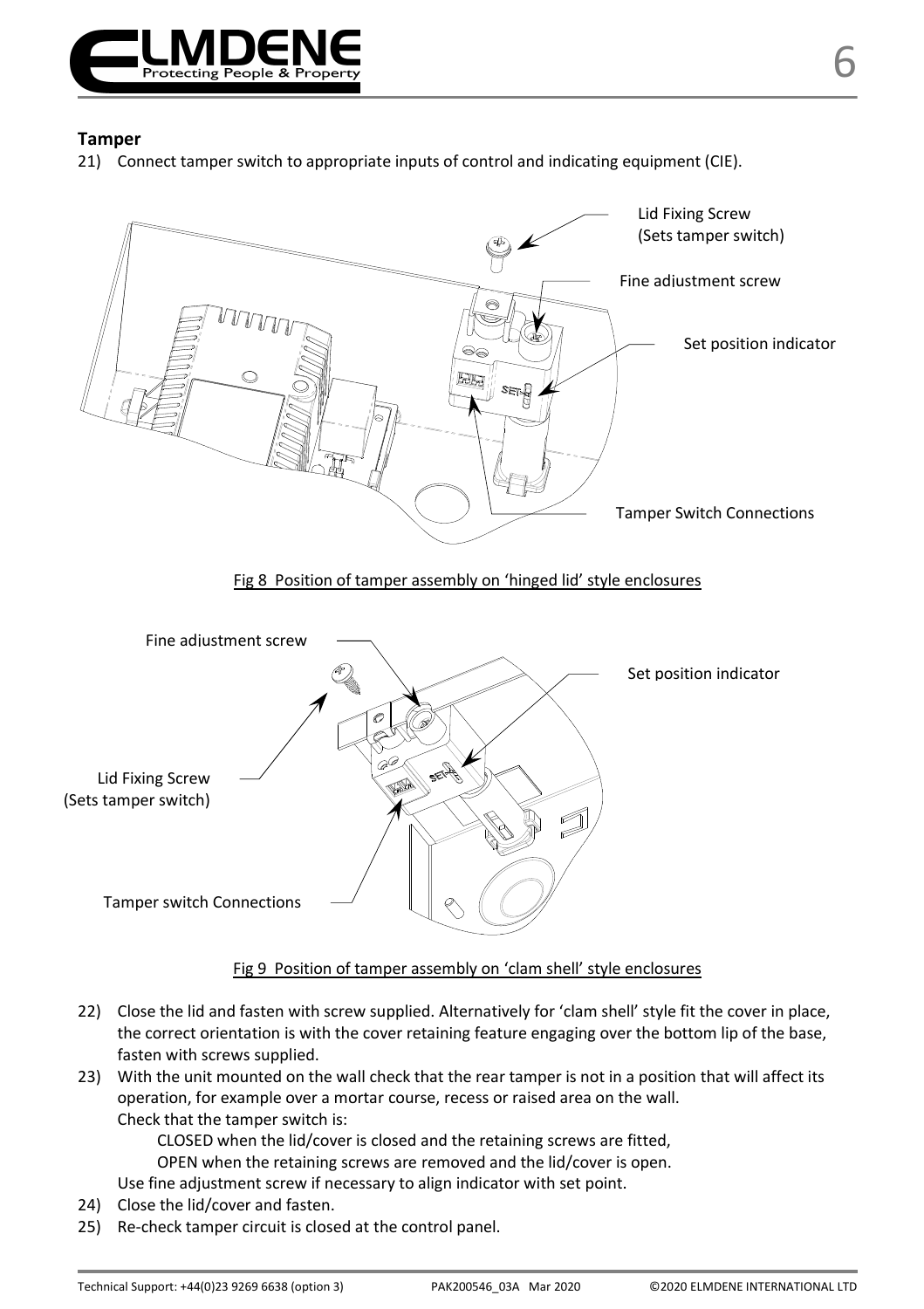

In the event of loss of mains, a battery fault or a GEN fault, the corresponding Fault signal contacts will open.

If the output of the PSU fails, the cause of the failure should be investigated e.g. short circuit load, connection of a deeply discharged battery. The fault should be rectified before restoring power to the PSU. If any of the fuses require replacing, ensure the correct fuse rating and type is used.

### **MAINTENANCE**

This unit is intended for use by Service Personnel only. There are NO USER SERVICEABLE parts inside.

There is no regular maintenance required of the PSU other than periodic testing, and replacement of the standby battery. *Reference should be made to the battery manufacturer's documentation to determine typical/expected battery life with a view to periodic replacement of the battery.* 

#### **Local Diagnostics**

Green LED **On = Mains Present** Red LED Fault Diagnostics according to table:

| <b>Red LED</b><br>(fault)               | <b>Green LED</b><br>(mains) | <b>Status</b>                                                                       |
|-----------------------------------------|-----------------------------|-------------------------------------------------------------------------------------|
| <b>OFF</b>                              | <b>ON</b>                   | <b>Normal: Battery fully charged</b>                                                |
| One short flash<br>every second         | ON                          | <b>Normal:</b> Battery charging but not fully charged                               |
| Flashing:<br>1second On<br>1 second Off | <b>ON</b>                   | <b>Fault:</b> Output fuse or battery fuse blown, or<br>battery/PSU fault            |
|                                         | OFF                         | <b>Fault:</b> No mains, output fuse blown                                           |
| One short flash<br>every 3 seconds      | OFF                         | Fault: No mains, battery supplying load.                                            |
| OFF                                     | OFF                         | <b>Fault:</b> No mains, No output, battery disconnected<br>or completely discharged |

### **COMPLIANCE**

This power supply unit meets the essential requirements of the following EU Directives:

EMC: 2014/30/EU Low Voltage: 2014/35/EU WEEE: 2012/19/EU RoHS2: 2011/65/EU

This product is suitable for use in systems designed to comply with PD6662:2017 at Grade 3 and Environmental Class II

- EN50131-6:2017 Type A Security Grade 3 Environmental Class II
- Certification Body: Telefication B.V.

 Edisonstraat 12A Zevenaar, 6902 PK The Netherlands +31 (0) 316 - 583 180

http://www.telefication.com

 $\epsilon$